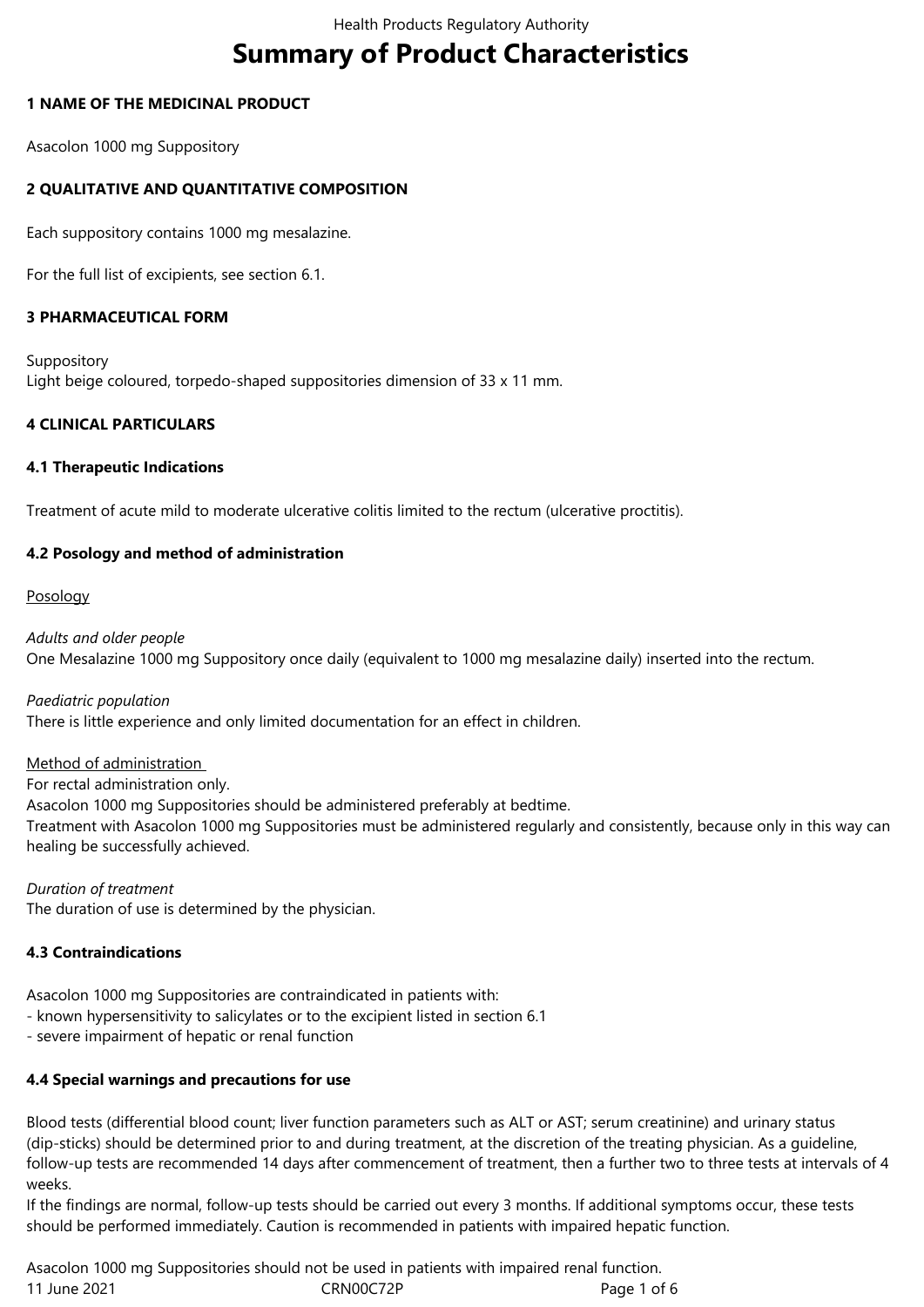#### Health Products Regulatory Authority

Mesalazine-induced renal toxicity should be considered if renal function deteriorates during treatment.

Cases of nephrolithiasis have been reported with the use of mesalazine including stones with a 100% mesalazine content. It is recommended to ensure adequate fluid intake during treatment.

Patients with pulmonary disease, in particular asthma, should be very carefully monitored during a course of treatment with Asacolon 1000 mg Suppositories.

Patients with a history of adverse drug reactions to preparations containing sulphasalazine should be kept under close medical surveillance on commencement of a course of treatment with Asacolon 1000 mg Suppositories. Should Asacolon 1000 mg Suppositories cause acute intolerance reactions such as abdominal cramps, acute abdominal pain, fever, severe headache and rash, therapy should be discontinued immediately.

#### Severe cutaneous adverse reactions

Severe cutaneous adverse reactions (SCARs), including Stevens-Johnson syndrome (SJS) and toxic epidermal necrolysis (TEN), have been reported in association with mesalazine treatment.

Mesalazine should be discontinued, at the first appearance of signs and symptoms of severe skin reactions, such as skin rash, mucosal lesions, or any other sign of hypersensitivity.

#### **4.5 Interaction with other medicinal products and other forms of interactions**

Specific interaction studies have not been performed. In patients, who are concomitantly treated with azathioprine, 6-mercaptopurine or thioguanine, a possible increase in the myelosuppressive effects of azathioprine, 6- mercaptopurine or thioguanine should be taken into account. There is weak evidence that mesalazine might decrease the anticoagulant effect of warfarin.

#### **4.6 Fertility, pregnancy and lactation**

#### **Pregnancy**

There are no adequate data on the use of Asacolon 1000 mg Suppositories in pregnant women. However, data on a limited number of exposed pregnancies indicate no adverse effect of mesalazine on pregnancy or on the health of the foetus/newborn child. To date no other relevant epidemiologic data are available.

In one single case after long-term use of a high dose of mesalazine (2-4 g, orally) during pregnancy, renal failure in a neonate was reported.

Animal studies on oral mesalazine do not indicate direct or indirect harmful effects with respect to pregnancy, embryonic/foetal development, parturition or postnatal development.

Asacolon 1000 mg Suppositories should only be used during pregnancy if the potential benefit outweighs the possible risk.

#### **Breastfeeding**

N-acetyl-5-aminosalicylic acid and to a lesser degree mesalazine are excreted in breast milk. Only limited experience during lactation in women is available to date.

Hypersensitivity reactions such as diarrhoea in the infant cannot be excluded. Therefore, Asacolon 1000 mg Suppositories should only be used during breastfeeding if the potential benefit outweighs the possible risk. If the infant develops diarrhoea, breastfeeding should be discontinued.

#### **4.7 Effects on ability to drive and use machines**

Asacolon 1000 mg Suppositories have no or negligible influence on the ability to drive and use machines.

#### **4.8 Undesirable effects**

In clinical studies involving 248 participants, approximately 3% experienced adverse reactions while receiving mesalazine 1000 mg suppositories. The most commonly reported ADRs were headache, in approximately 0.8%, and gastrointestinal side effects (constipation in approximately 0.8%; nausea, vomiting and abdominal pain in 0.4% each).

The following side effects have been reported with the use of mesalazine:

| <b>Organ Class</b><br>System | <b>Frequency According to MedDRA Convention</b> |             |  |
|------------------------------|-------------------------------------------------|-------------|--|
| 11 June 2021                 | CRN00C72P                                       | Page 2 of 6 |  |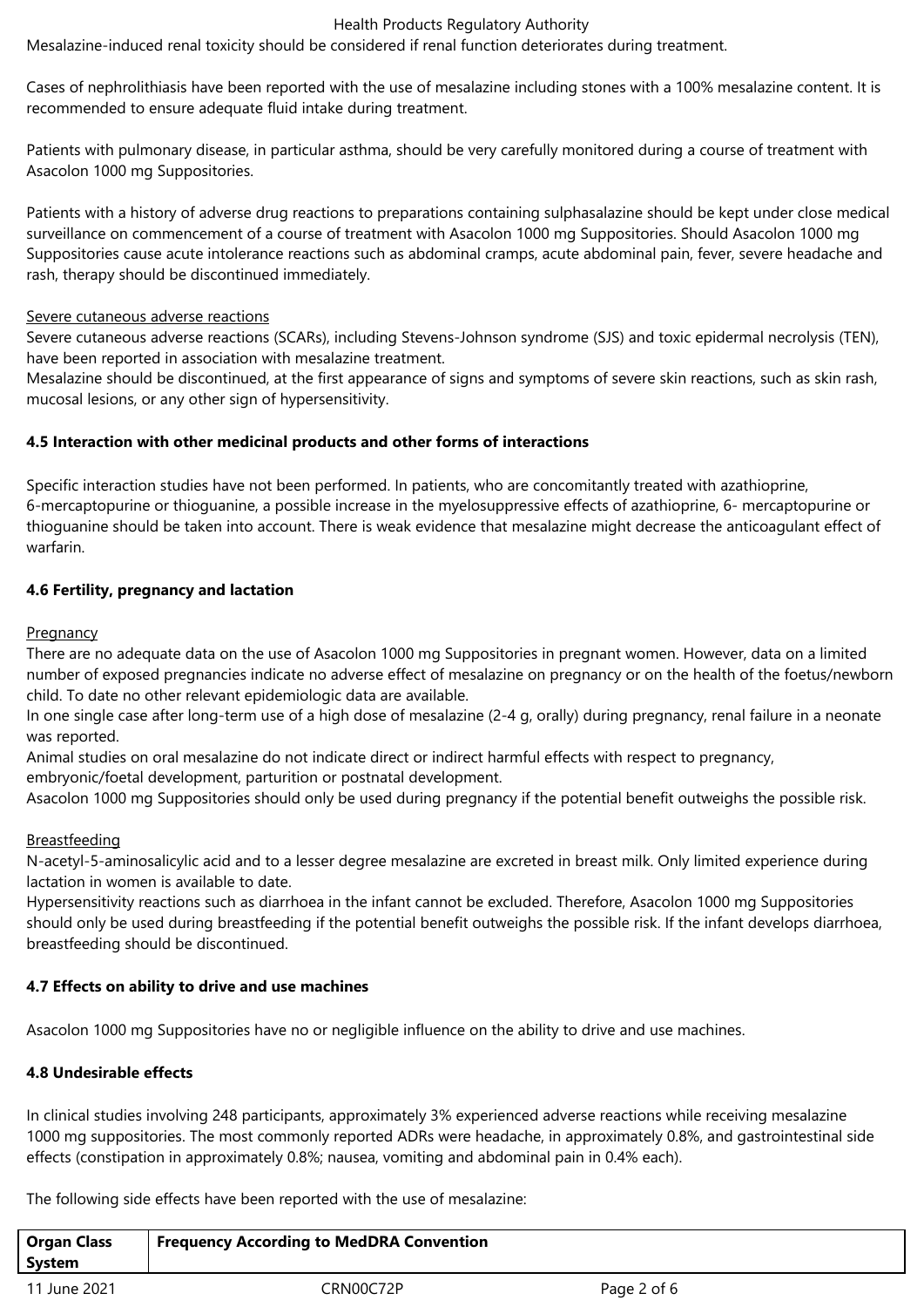|                                                          | Rare<br>(≥ 1/10,000;<br>< 1/1,000                                                    | <b>Very rare</b><br>$($ < 1/10,000)                                                                                                                                              | <b>Not known</b><br>(cannot be estimated from the available data)       |
|----------------------------------------------------------|--------------------------------------------------------------------------------------|----------------------------------------------------------------------------------------------------------------------------------------------------------------------------------|-------------------------------------------------------------------------|
| Blood and<br>lymphatic<br>system<br>disorders            |                                                                                      | Altered blood<br>counts (aplastic<br>anaemia,<br>agranulocytosis,<br>pancytopenia,<br>neutropenia,<br>leukopenia,<br>thrombocytopenia)                                           |                                                                         |
| Nervous system<br>disorders                              | Headache,<br>dizziness                                                               | peripheral<br>neuropathy                                                                                                                                                         |                                                                         |
| Cardiac<br>disorders                                     | Myocarditis,<br>pericarditis                                                         |                                                                                                                                                                                  |                                                                         |
| Respiratory,<br>thoracic and<br>mediastinal<br>disorders |                                                                                      | Allergic and<br>fibrotic lung<br>reactions<br>(including<br>dyspnoea, cough,<br>bronchospasm,<br>alveolitis,<br>pulmonary<br>eosinophilia, lung<br>infiltration,<br>pneumonitis) |                                                                         |
| Gastrointestinal<br>disorders                            | Abdominal<br>pain, diarrhoea,<br>flatulence,<br>nausea,<br>vomiting,<br>constipation | Acute pancreatitis                                                                                                                                                               |                                                                         |
| Renal and<br>urinary<br>disorders                        |                                                                                      | Impairment of<br>renal function<br>including acute<br>and chronic<br>interstitial nephritis<br>and renal<br>insufficiency                                                        | Nephrolithiasis*                                                        |
| Skin and<br>subcutaneous<br>tissue disorders             | Photosensitivity                                                                     | Alopecia                                                                                                                                                                         | Stevens-Johnson syndrome (SJS), and toxic epidermal necrolysis<br>(TEN) |
| Musculoskeletal<br>and connective<br>tissue disorders    |                                                                                      | Myalgia, arthralgia                                                                                                                                                              |                                                                         |
| Immune system<br>disorders                               |                                                                                      | Hypersensitivity<br>reactions such as<br>allergic exanthema,<br>drug fever, lupus<br>erythematosus<br>syndrome,<br>pancolitis                                                    |                                                                         |
| Hepatobiliary<br>disorders                               |                                                                                      | Changes in liver<br>function<br>parameters<br>(increase in<br>transaminases and<br>parameters of<br>cholestasis),                                                                |                                                                         |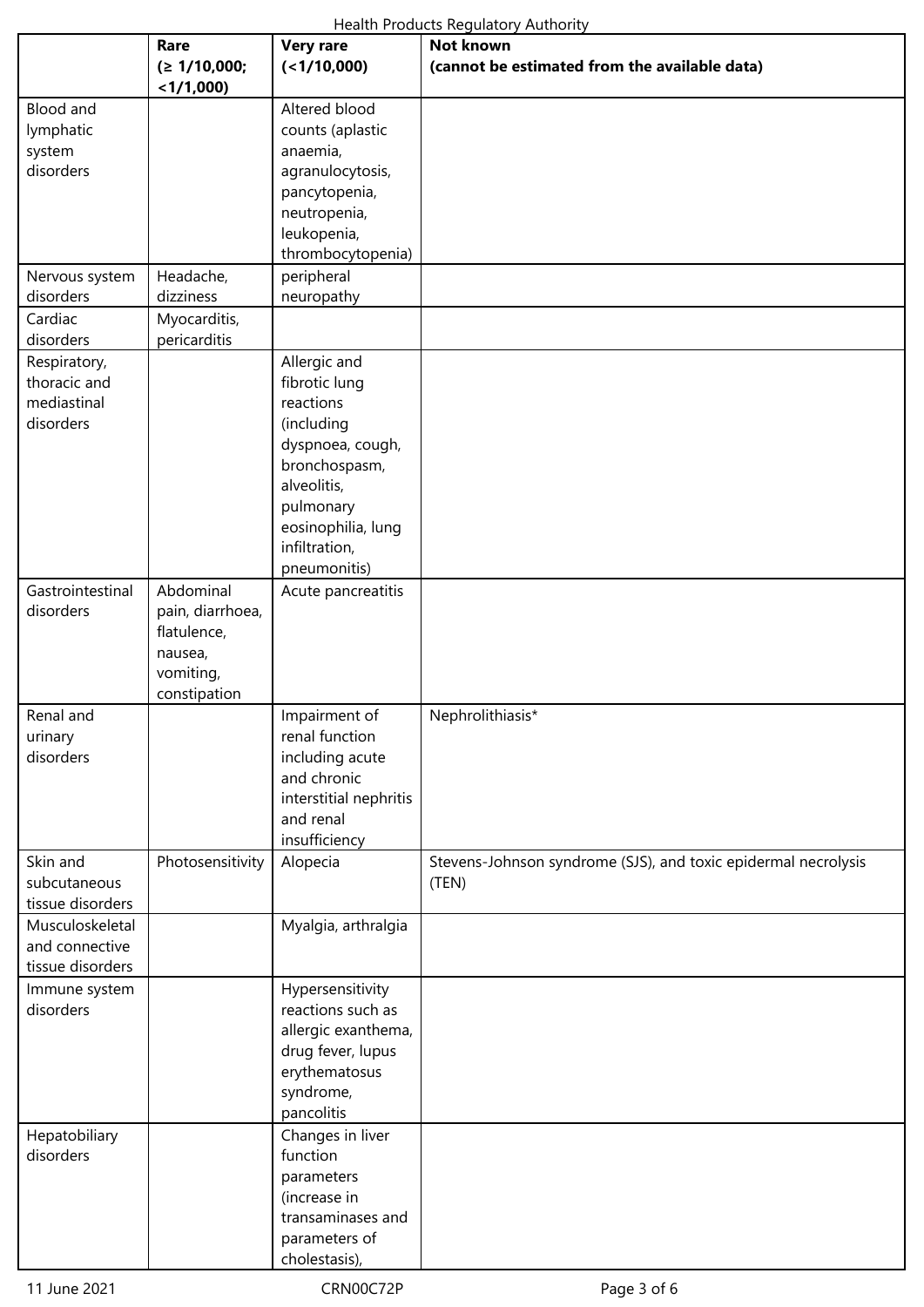|                                     | Rare<br>(≥ 1/10,000;<br>$<$ 1/1,000) | <b>Very rare</b><br>(<1/10,000)        | Not known<br>(cannot be estimated from the available data) |
|-------------------------------------|--------------------------------------|----------------------------------------|------------------------------------------------------------|
|                                     |                                      | hepatitis,<br>cholestatic<br>hepatitis |                                                            |
| Reproductive<br>system<br>disorders |                                      | Oligospermia<br>(reversible)           |                                                            |

\* see section 4.4 for further information

Severe cutaneous adverse reactions (SCARs), including Stevens-Johnson syndrome (SJS) and toxic epidermal necrolysis (TEN), have been reported in association with mesalazine treatment (see section 4.4).

#### *Photosensitivity*

More severe reactions are reported in patients with pre-existing skin conditions such as atopic dermatitis and atopic eczema.

#### Reporting of suspected adverse reactions

Reporting suspected adverse reactions after authorisation of the medicinal product is important. It allows continued monitoring of the benefit/risk balance of the medicinal product. Healthcare professionals are asked to report any suspected adverse reactions via the national reporting system:

HPRA Pharmacovigilance

Website: www.hpra.ie

## **4.9 Overdose**

There ar[e rare data on](http://www.hpra.ie/) overdosage (e.g. intended suicide with high oral doses of mesalazine), which do not indicate renal or hepatic toxicity. There is no specific antidote and treatment is symptomatic and supportive.

#### **5 PHARMACOLOGICAL PROPERTIES**

#### **5.1 Pharmacodynamic properties**

Pharmacotherapeutic group: Intestinal anti-inflammatory agents, ATC code: A07EC02

#### Mechanism of action

The mechanism of the anti-inflammatory action is unknown. The results of in vitro studies indicate that inhibition of lipoxygenase may play a role. Effects on prostaglandin concentrations in the intestinal mucosa have also been demonstrated. Mesalazine (5-Aminosalicylic acid / 5-ASA) may also function as a radical scavenger of reactive oxygen compounds. On reaching the intestinal lumen, rectally administered mesalazine has largely local effects on the intestinal mucosa and submucosal tissue

#### Clinical efficacy and safety

Clinical efficacy and safety of mesalazine 1000 mg suppositories was evaluated in a multicentre phase III study, which included 403 patients with endoscopically and histologically confirmed mild to moderately active ulcerative proctitis. The mean disease activity index (DAI) at base line was  $6.2 \pm 1.5$  (range:  $3 - 10$ ). Patients were randomised to treatment with one mesalazine 1000 mg suppository (1 g OD group) or 3 suppositories containing 0.5 g mesalazine (0.5 g TID group) per day for 6 weeks. The primary efficacy variable was clinical remission defined as DAI < 4 at the final visit or withdrawal. At the final per protocol analysis, 87.9% of the patients in the 1 g OD group and 90.7% of the 0.5 g TID group were in clinical remission (Intention-to-treat analysis: 1 g OD group: 84.0%; 0.5 g TID group: 84.7%). The mean change in DAI from baseline was -4.7 in both treatment groups. No drug-related serious AEs occurred.

#### **5.2 Pharmacokinetic properties**

11 June 2021 **CRNOOC72P** CRNOOC72P Page 4 of 6 General considerations of mesalazine **Absorption** Mesalazine absorption is highest in proximal gut regions and lowest in distal gut areas.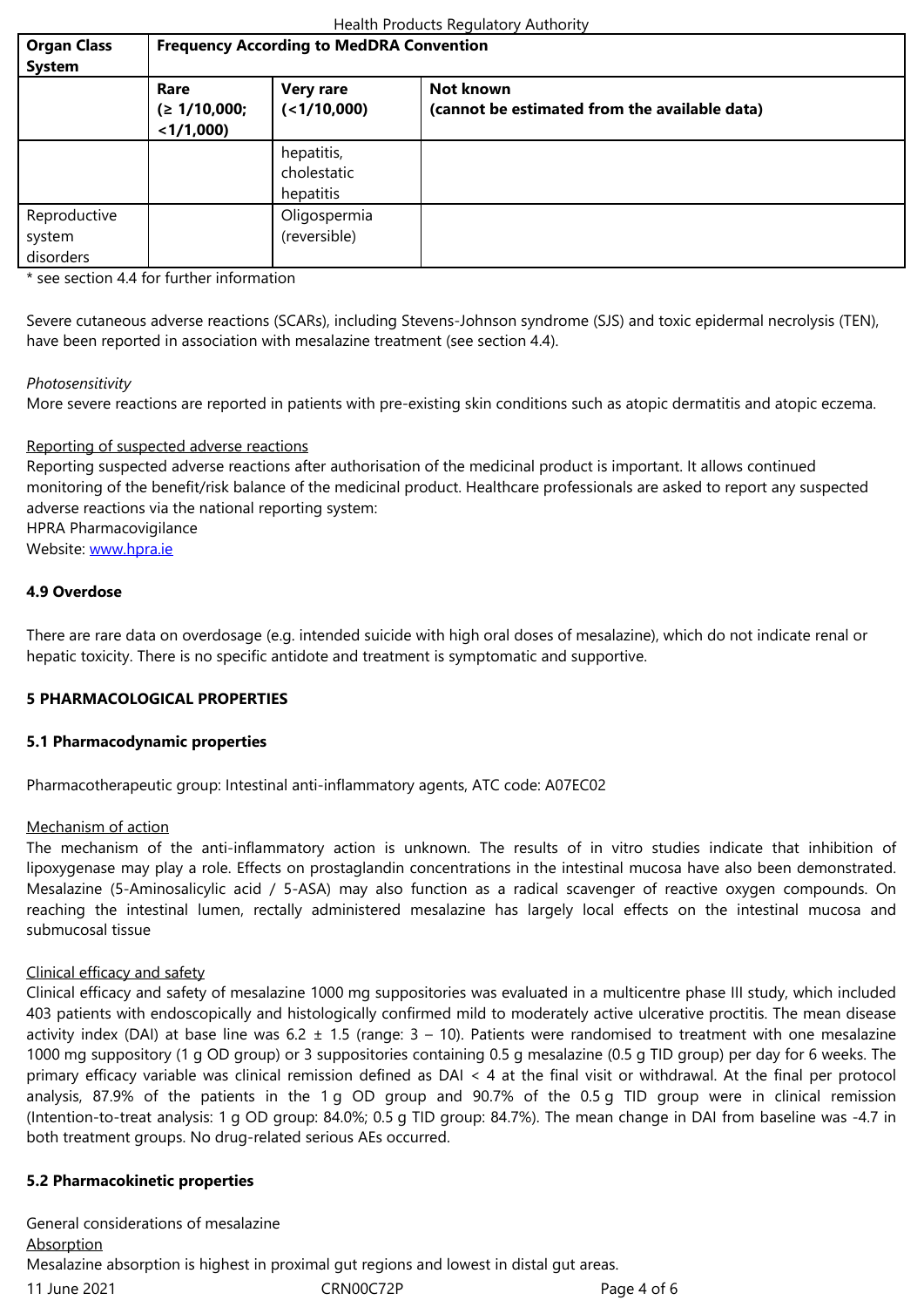# Biotransformation

Mesalazine is metabolised both pre-systemically by the intestinal mucosa and in the liver to the pharmacologically inactive N-acetyl-5-aminosalicylic acid (N-Ac-5-ASA). The acetylation seems to be independent of the acetylator phenotype of the patient. Some acetylation also occurs through the action of colonic bacteria. Protein binding of mesalazine and N-Ac-5-ASA is 43% and 78%, respectively.

## Elimination

Mesalazine and its metabolite N-Ac-5-ASA are eliminated via the faeces (major part), renally (varies between 20 and 50 %, dependent on kind of application, pharmaceutical preparation and route of mesalazine release, respectively), and biliary (minor part). Renal excretion predominantly occurs as N-Ac-5-ASA. About 1 % of total orally administered mesalazine dose is excreted into the breast milk mainly as N-Ac-5-ASA.

## Mesalazine 1000 mg suppositories specific

#### **Distribution**

Scintigraphic studies with a similar medicinal product, technetium-labelled mesalazine 500 mg suppositories showed peak spread of the suppository that had melted due to body temperature after  $2 - 3$  hours. The spread was limited primarily to the rectum and rectosigmoid junction. It is assumed that mesalazine 1000 mg suppositories act very similar and thus are particularly suitable for treating proctitis (ulcerative colitis of the rectum).

## Absorption

In healthy subjects and in fasting conditions, mean peak plasma concentrations of 5-ASA after a single rectal dose of 1g mesalazine suppository were 192  $\pm$  125 ng/ml (range 19 –557 ng/ml), those of the main metabolite N-Ac-5-ASA were 402  $\pm$ 211 ng/ml (range 57 – 1070 ng/ml). Time to reach the peak plasma concentration of 5-ASA was 7.1  $\pm$ 4.9 h (range 0.3 – 24 h).

## **Elimination**

In healthy subjects and in fasting conditions, after a single rectal dose of 1000 mg mesalazine suppository approx. 14 % of the administered 5-ASA dose were recovered in the urine during 48 hours.

#### **5.3 Preclinical safety data**

Preclinical data on mesalazine reveal no special hazard for humans based on conventional studies of safety pharmacology, genotoxicity, carcinogenicity (rat) or toxicity to reproduction.

Kidney toxicity (renal papillary necrosis and epithelial damage in the proximal convoluted tubule or the whole nephron) has been seen in repeat-dose toxicity studies with high oral doses of mesalazine. The clinical relevance of this finding is unknown.

#### **6 PHARMACEUTICAL PARTICULARS**

#### **6.1 List of excipients**

Hard fat

#### **6.2 Incompatibilities**

Not applicable.

#### **6.3 Shelf life**

2 years

#### **6.4 Special precautions for storage**

Store in the original container in order to protect contents from light. Do not store above 30°C.

#### **6.5 Nature and contents of container**